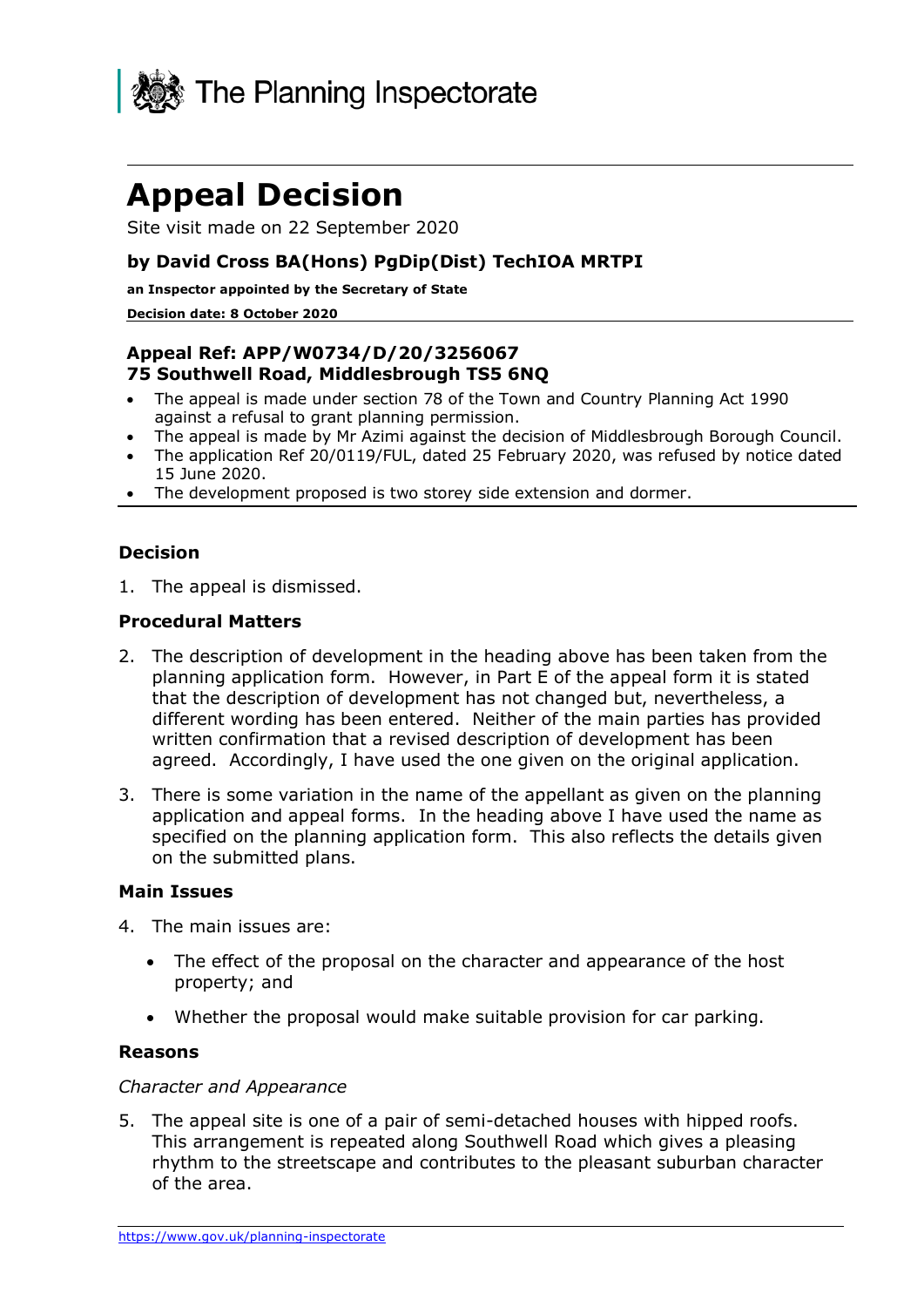- 6. The proposed side extension would project to the boundary with the neighbouring property and would introduce a gabled roof design. Due to the scale and bulk of the extension it would appear as a disproportionate addition to the original building. When combined with the gable roof design, this would unduly unbalance the symmetrical relationship with the attached dwelling to the detriment of the character of both buildings. The set back of the upper floor, lower ridge line and window design would not mitigate the harm arising from the incongruous scale and design of the proposal.
- 7. The appeal site is also of increased prominence due to its location opposite the junction with Exeter Road, which enables longer distance views of the site.
- 8. In support of the appeal, my attention has been drawn to other properties in the wider area which have been extended with gable roofs or which incorporate this design in prominent locations. However, I do not have full details of the circumstances that led to those developments being permitted and so cannot be certain that the circumstances are the same as the appeal before me. In any event these other developments do not establish a prevailing context for the appeal proposal which I have determined on its own merits.
- 9. I conclude that due to its scale, design and location the proposed side extension would lead to unacceptable harm to the character and appearance of the host building and the area. The proposal would therefore be contrary to the design requirements of Policies DC1 and CS5 of the Council's Core Strategy 2008 (the Core Strategy). The proposal would also conflict with the National Planning Policy Framework (the Framework) with regards to achieving welldesigned places. The proposal would also be contrary to the advice of Middlesbrough's Urban Design Supplementary Planning Document 2013 (SPD) with regards to the basic principles which should be applied to extensions.

## *Parking*

- 10. A driveway and garage to the side and rear of the dwelling provide the current on-site parking provision. It is proposed to retain this arrangement through the introduction of a covered parking bay within the side extension.
- 11. The Council submits that this bay would not meet its minimum 3x6m standard which would enable car users to park and open doors when a space is enclosed by walls at either side. However, whilst the parking bay may be less than 3m wide at certain points due to structural elements of the proposal, a substantial extent of the internal side wall is set back to increase the available width. It has not been demonstrated that the extents of reduced width would prevent vehicles from accessing the parking space. There is also no substantive evidence that the set back of the side wall would be inadequate to enable the opening of car doors.
- 12. On the basis of the evidence before me, I conclude that the proposal would provide suitable parking provision. The proposal would therefore not conflict with the highway, transportation and access requirements of Policies DC1 and CS5 of the Core Strategy. The proposal would also not be contrary to the Framework in respect of parking considerations.